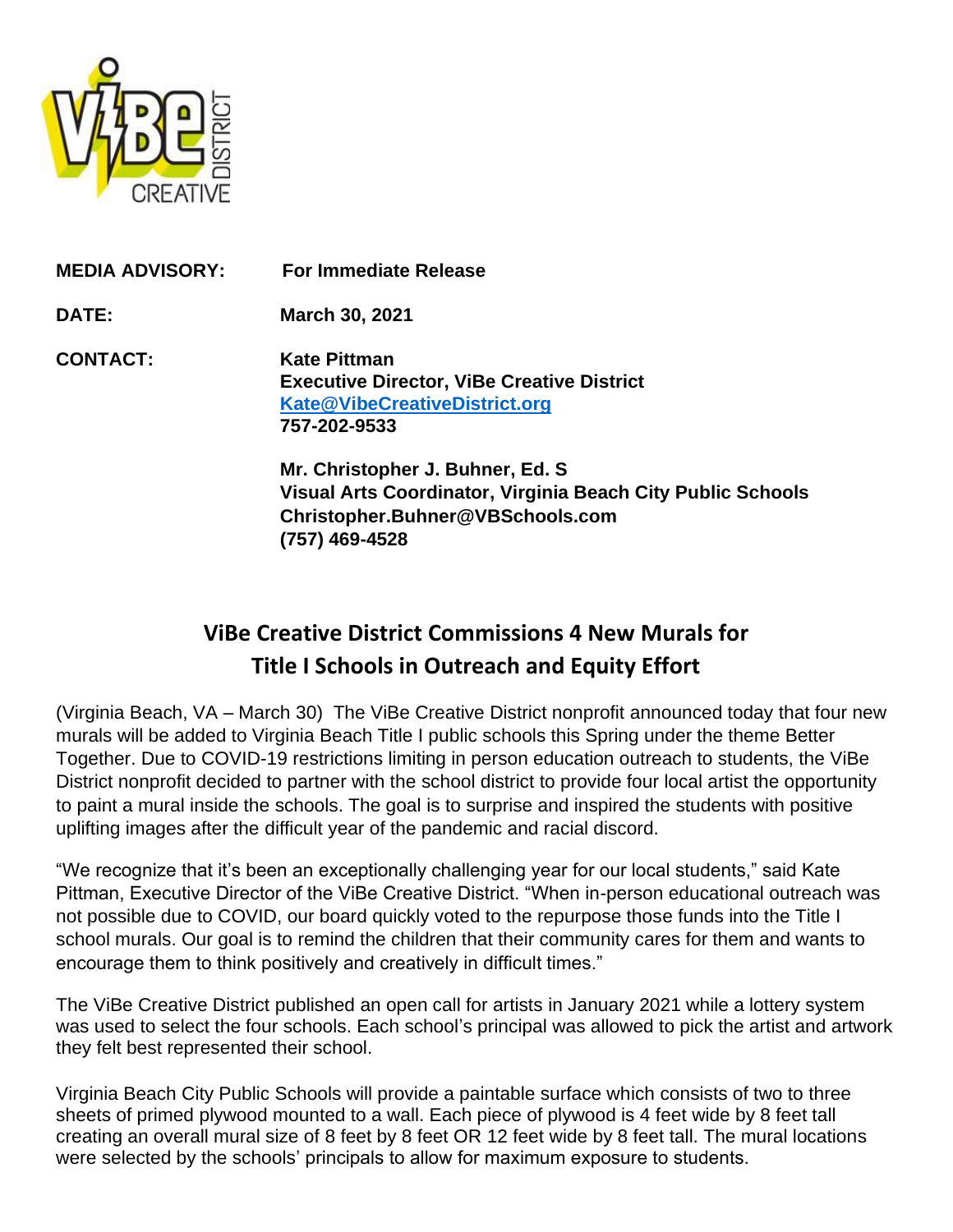The ViBe Creative District will provide the selected artist with a \$1,250 paid stipend (\$1,000 for the artist's time and \$250 for paint and materials) which will be paid 50% upon signed agreement and 50% at completion of painting. Upon request, the schools will schedule interviews with the artists and possible student engagement in the classroom. This project is supported by grants from the Virginia Commission for the Arts / NEA and the Virginia Beach Arts & Humanities Commission.

### **Project Theme: BETTER TOGETHER**

Artists were asked to submit a design that embraces cultural individuality yet encourages inclusivity. The artwork should speak to the strengths of the Virginia Beach City Public Schools focus on culturally responsive practices to enhance our school and community partnerships.

Mural proposals include positive imagery or quotes to provide an uplifting experience for the students and moment of encouragement when they walk past each day.

"Our partnership with the ViBe Creative District is an exceptional model of how a school district and the community can support one another to create an uplifting message within our school buildings," said Mr. Christopher J. Buhner, Ed. S, Visual Arts Coordinator for Virginia Beach City Public Schools. "All four artists have captured through symbolism and text, artwork that will continue to foster positive relationships and experiences for all our staff and students. I cannot tell you how grateful I am for the support our school district has received from this amazing arts and business community."

### **Virginia Beach City Public Schools Education Equity Policy is:**

Virginia Beach City Public Schools is committed to establishing and sustaining an equitable community that exemplifies the School Division's core values and equity mission to end the predictive value of race, ethnicity, color, religion, national origin, sex, sexual orientation/gender identity, pregnancy, childbirth or related medical conditions, age, marital status, disability and to ensure each member of the school community's success. The School Board and the School Division reject all forms of unlawful discrimination and harassment as destructive to their core values and strategic goals.

### **Virginia Beach City Public School's Diversity, Equity and Inclusion Statement:**

Virginia Beach City Public Schools will provide and support culturally responsive practices to meet the social emotional needs of all students. Culturally responsive practices bridge the gap between learning and lived culture by focusing on authentic relationships, student experiences, and pedagogy as a way to strengthen student engagement and build a culture that values both individuality and inclusivity. Cultural responsiveness embodies Transformational Learning through a multi-faceted approach that considers leadership, teachers, students, the learning environment, and the community as foundational factors for academic achievement and social empowerment.

### **ViBe Creative District Equity Statement:**

The ViBe Creative District believes in equal access to opportunities that reflect our Virginia Beach community. ViBe highlights diversity, equity, accessibility and inclusion as a key focus of its goals and programming. We acknowledge that equity requires deliberately applying time, resources and consideration to achieve this initiative. Social practice engages the creative sector with the community in creating and developing collaborative change.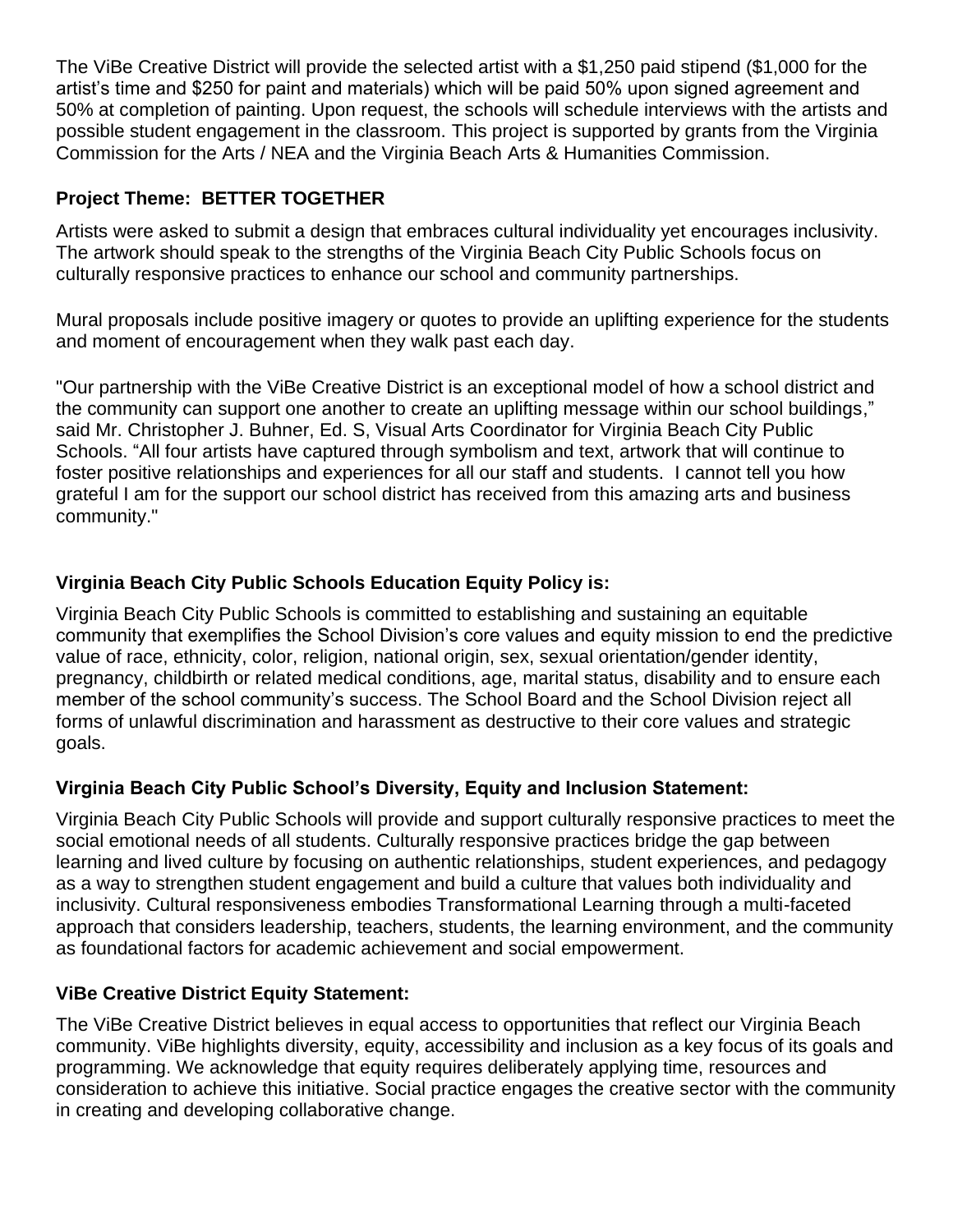### PROJECT TIMELINE

- Jan 8-18: Call for Artists
- Jan 19-31: Review of Submissions
- Feb: Artists Selections and School Pairings
- March 1-14: Artists Notified
- March 15-31: Principals meet artists / edits to mural designs as needed
- April 2021: Principals and artists coordinate paintings on site in April as available.
- May 2021: Virtual or in person unveilings

## **Artist Alison Barao will paint for Newtown Elementary School**



Allison Barao Bio:

Allison is an educator and a maker based in Virginia Beach, VA. She was born and raised in Northern Virginia and moved to the Hampton Roads area for college. She's been teaching elementary school for the past 6 years. In her spare time, she has been exploring an array of creative projects such as macrame, drawing, and design. All her life she's loved the arts, but has recently developed a passion for textile and digital arts. She finds great joy in seeing her art being enjoyed by family, friends, and strangers alike.

Allison's Mural Concept:

For my mural, I want the students who walk by to see it and read this affirmation daily. I want them to tell themselves that they are loved, smart, and that they belong. I made the background a rainbow to show inclusivity for all students, including LGBTQ children who may feel like they have a harder time navigating at this age. The handprints in each of the "you"s would ideally be handprints from students who attend the school in which the mural hangs, in all different skin toned colors. I would feel honored to paint for students in a Title I school as I, myself, am a teacher at a Title I school in Virginia Beach. Teaching students in Title I schools is my passion and I feel that many students, especially in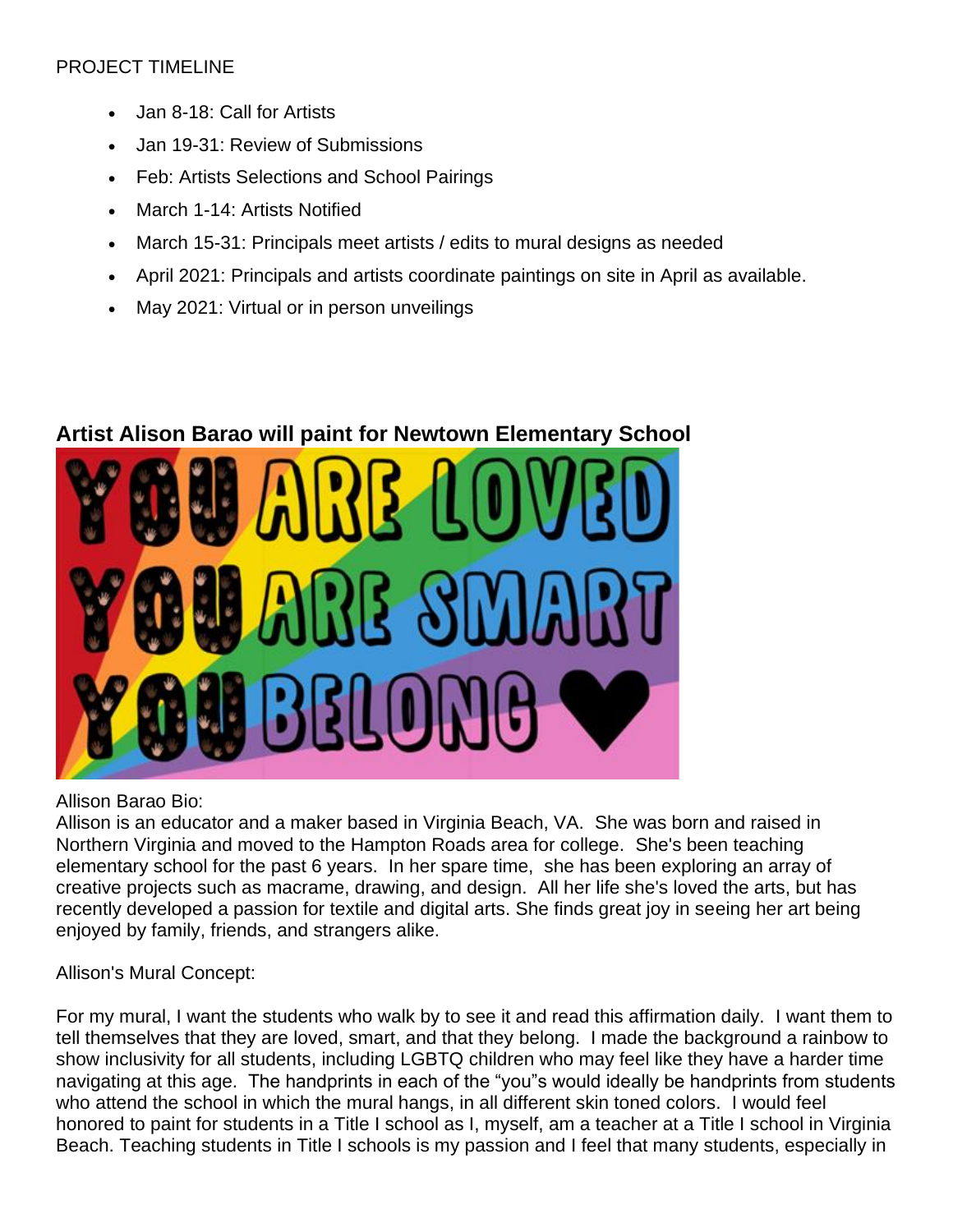this demographic, would benefit from visiting my painting and reading the positive words daily. I also included a rendering of the same idea however, the background is different shades of skin tones and the letters of the words are rainbow print.



### **Artist David Freeman will paint for Lynnhaven Elementary School**

David Freeman's Bio:

My name is David Freeman I'm a artist who resides in Norfolk, Virginia I've been painting with oil paints, canvases and fine art paper since 1993 this is when I decided to explore using these particular materials instead of pencils, markers and crayons. I started out painting mostly musicians and landscapes. I began to display my work through varies outlets such as the internet mostly ebay, Stockley Gardens Art Festival traveling to Venice Beach, California, The Paris Blues Jazz restaurant located in Harlem, New York, The D- Art Center (Norfolk, Virginia), The Lin - Lin Gallery which was located in Norfolk, Va in the Ocean View section and currently I have several pieces in the Artworks Gallery in Richmond, Virginia and I have sold countless paintings to friends, co- workers and family members I also completed a tropical wall mural in The Facilities Management lunchroom at my place of employment.

David's Mural Concept: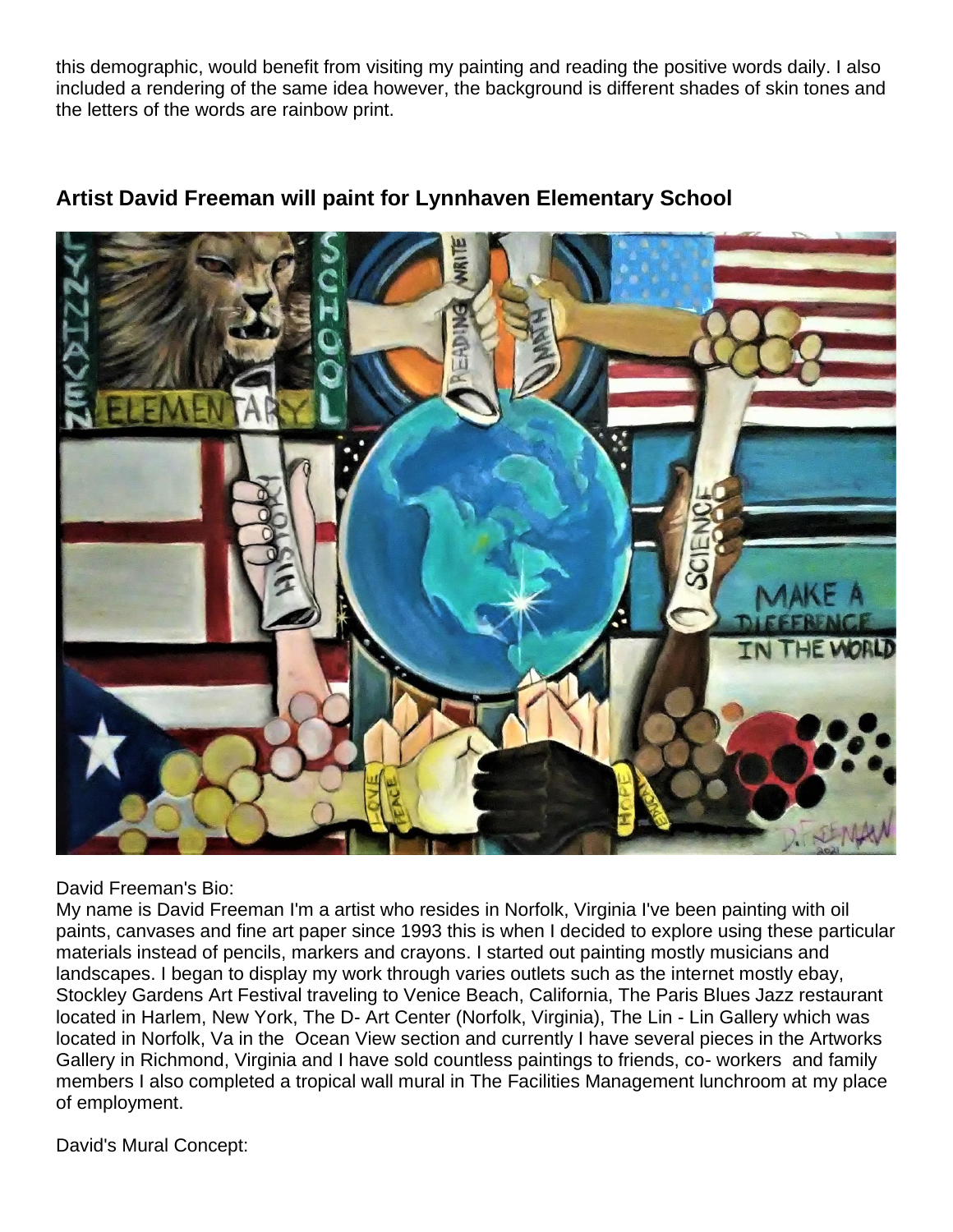The concept of this mural is to visually explain how people from various backgrounds, different ancestries can learn and work together to improve the world and be a positive influence and make a difference in the world this was a rough draft I completed with oil paint and canvas. I believe students should learn to be tolerate of each other and accept each other regardless of race, gender or religion and that's what this painting illustrates.



### **Artist Summer Paradiso will paint for Bayside Middle School**

#### Summer Paradiso Bio:

Summer is a Virginia Beach native and lifetime artist. Though her educational background is in Social Work and Education, Summer has always strived to expand her knowledge of art through classes at school and local art centers. Summer has been a VBCPS teacher since 2012, and currently works as an art educator at Bayside Middle School and Bayside 6th grade campus.

Summer loves to use bright colors and often creates her works using one continuous line—a symbol to imbue a feeling of connection between all, regardless of race, ethnicity, color, religion, nationality, gender identity, or sexual orientation. She works primarily in acrylic and mixed media and has aspirations of creating more murals and community art to bring a feeling of unity among viewers.

### Summer's Mural Concept:

EVERY student is SOMEBODY. Every SOMEBODY has a voice, and it is our job not only to listen, but to lift up and empower each voice to be the most incredible version of themself. This project is very near and dear to my heart. I am currently the art teacher at a Title I school in Virginia Beach, Bayside Middle School and Bayside 6th grade campus. In the past three years I have noticed the daily hardships that create an uphill battle for many of our students as long term effects of socioeconomic status and ethnic divides. It has been my goal to inspire enthusiasm and courage in each one of these students to feel empowered in their educational journey. Last year I created a mural for the Vibe district where I used one continuous line to draw many different faces. Here, I have used the same concept to indicate that regardless of race, ethnicity, color, religion, national origin, sex, sexual orientation/gender identity, we are all connected and have an equal right to succeed. I feel the most direct and powerful quote to articulate this connection and empowerment is "I am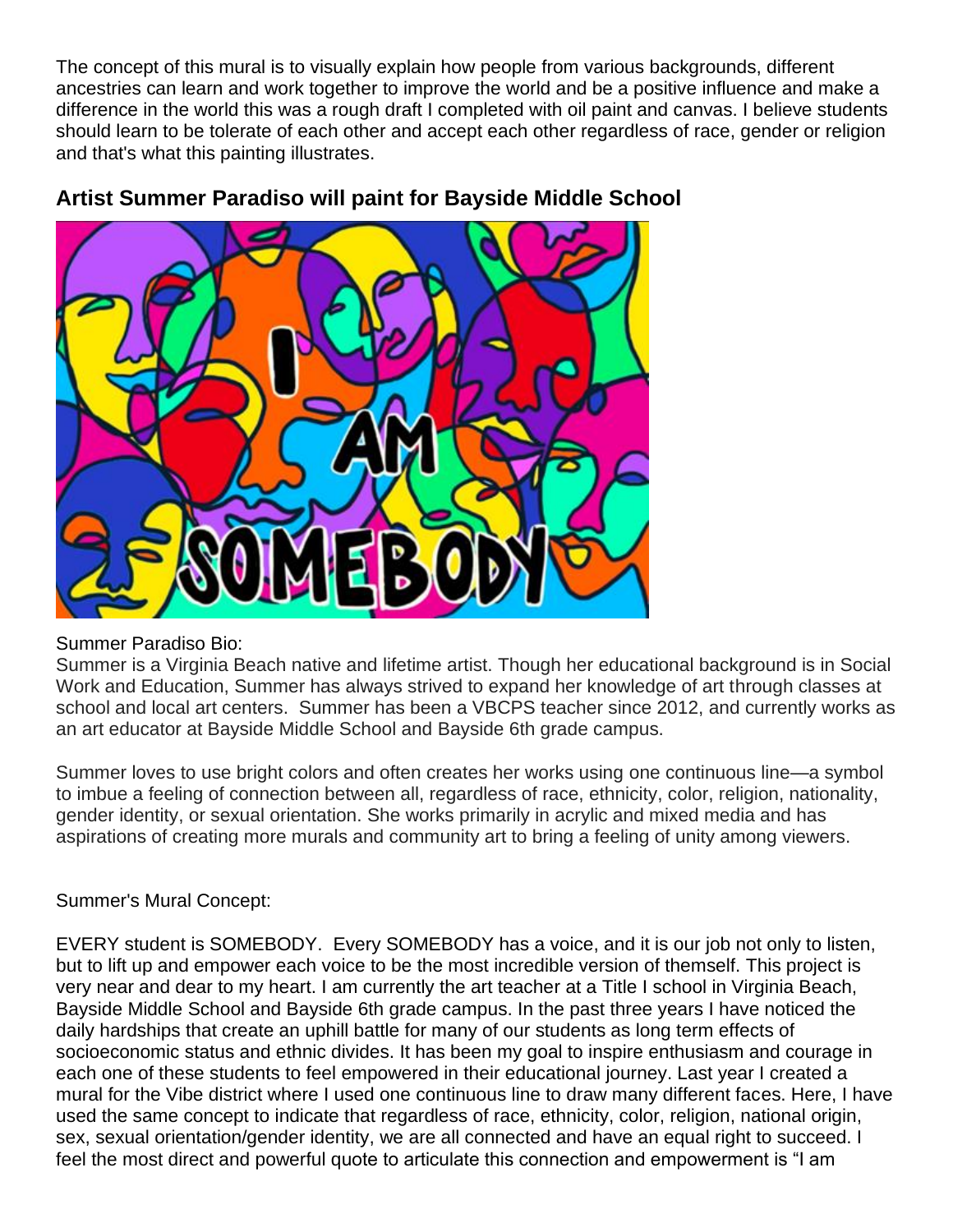somebody". This was inspired by a poem called "I Am Somebody" by Reverend Williams Holmes Borders. Reverend Jesse Jackson recited portions of this poem in speeches, one of which he recited on Sesame Street in 1971. "I am Somebody! I am Somebody! I may be poor, But I am Somebody. I may be young, But I am Somebody. I may be on welfare, But I am Somebody. I may be small, But I am Somebody. I may have made mistakes, But I am Somebody. My clothes are different, My face is different, My hair is different, But I am Somebody. I am Black, Brown, or White. I speak a different language But I must be respected, protected, never rejected. I am God's child!" There is another "I Am Somebody" mantra by Rita F. Pierson that I find equally powerful: "I am SOMEBODY. I was somebody when I came. I'll be a better somebody when I leave. I am powerful, and I am strong. I DESERVE the education that I get here. I have things to do, people to impress, and places to go." I wish for this mural to be a beacon of hope and inspiration within the school. I want students to walk by the mural every day and say "I am somebody," with conviction— conviction so strong, this phrase echoes in their minds beyond the four walls of their school and into the rest of their lives. \*\*colors in mural may be changed to suit preferences of school\*\*



### **Artist Devon Miller will paint for Holland Elementary School**

Devon Miller Bio:

Devon Miller is a fine artist and graphic designer turned art educator from Virginia Beach. She loves to share art with her community through design, mixed media work and mural art. Having competed several projects in VB's ViBe Creative District, she thinks that art should be accessible and enjoyed by everyone.

Devon's Mural concept: My mural proposal(s) is designed to promote celebration of diversity and individuality. My main subject is the hands - used commonly as way to represent us as humans and also works to keep the design simple, allowing color and symbols to surround them. I made each hand a different skin tone to represent multiple races, and tried to add accessories to show a bit of personality/individuality (as space allowed). These hands are stacked together, representing community and teamwork — reminding us that we are better together. For the surrounding space, I worked in icons that represent either school subjects, interests/hobbies, and symbols of growth (sun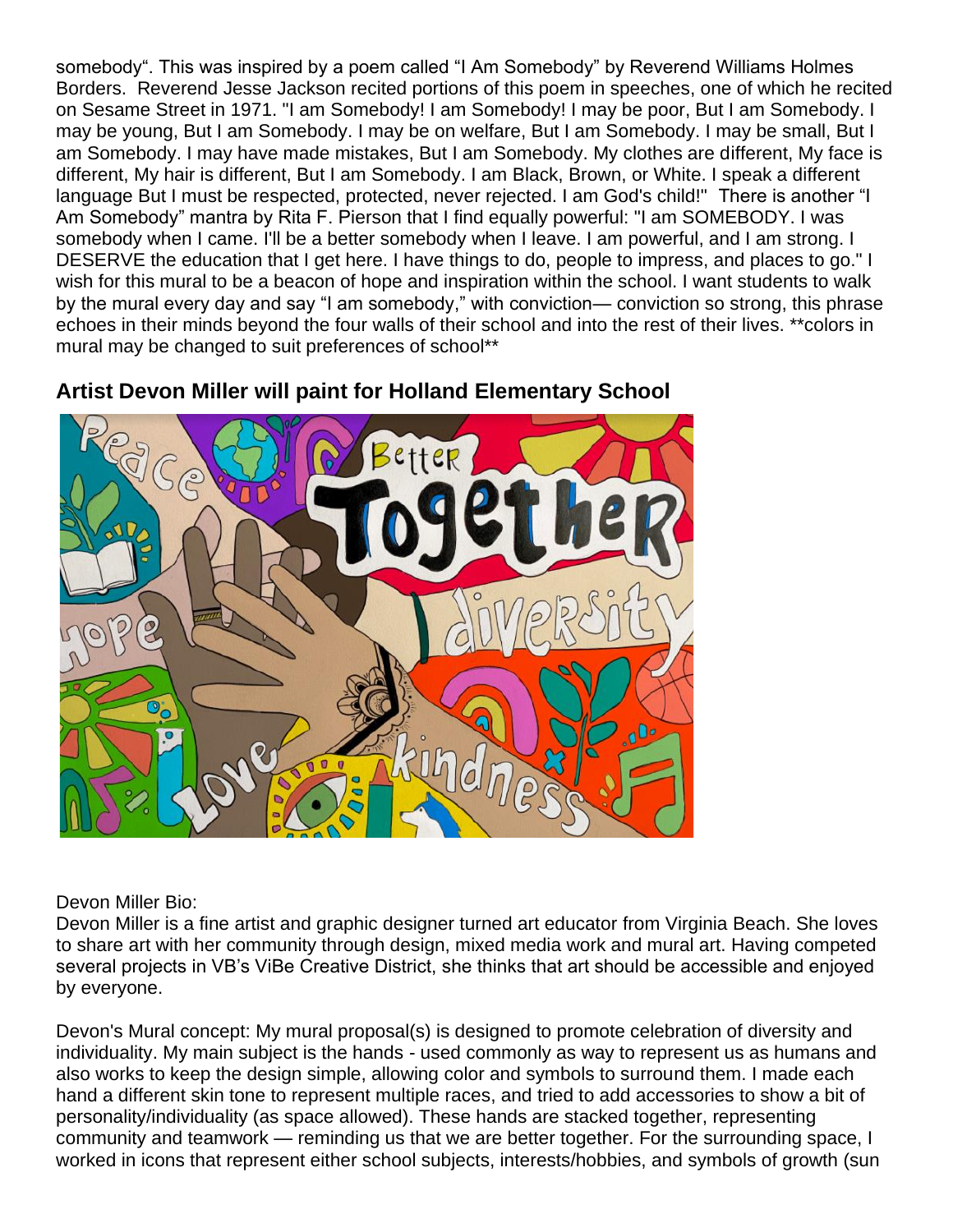and plants). My hope is that every student or viewer will find a symbol that they can relate to in this piece. It's important that the students feel that this mural is for them as individuals as well as for them as a community. "Peace," "Hope," "Love," "Diversity" (was also considering replacing with RESPECT\*), and "Kindness" are written across the arms - all words that students should know, spread, and live by throughout their lives. I've uploaded two versions of the same layout: one in full color with a white or solid background, and one with a rainbow background. Both have a few more open spaces for icons that will be filled - these could relate directly to the school if the Principal/staff/students have something in mind! I am completely open to changing out words/colors/symbols as appropriate for the location. Finally, on to why I would love the opportunity to paint a mural at one of our Title 1 schools. I am a career switcher: a 9 year graphic design professional turned art educator (this is my first full year teaching!). I love the arts and they play such an important role in our lives - the more that I worked with community art, the more I realized that I wanted to encourage young people to create. This doesn't mean that I just want to teach students that already love art to become better artists… I want to reach the students that are feeling discouraged, the ones that are disadvantaged, the ones that need an outlet and a support system (something all kids deserve!). THESE are the students that art could potentially benefit the most - I want my classes to be an opportunity for students to communicate and reflect on themselves, their struggles, and to discuss and celebrate their differences. Even more than that, with everything going on since March 2020, students are missing their classrooms and support systems… their safe space. Coming back to their classes to see a beautiful new mural reminding them how much better we all are TOGETHER is such an important statement. Our kids are our future, and I know that we can teach them to not only recognize, respect and learn about each others differences, but to CELEBRATE them… because there really is so much to celebrate.

### **About the ViBe Creative District**

The ViBe Creative District non-profit is a 501c3 that exists to promote, support, connect, and inspire the creative industries to boost our local economy, grow jobs, and enhance our quality of life. It works to create and revive economic vibrancy in our neighborhood with a remarkable local vibe. Additionally, ViBe strives to enhance a place of discovery for locals and visitors along with economic vitality to meet the City of Virginia Beach's vision for a quality resort destination. For more information on please visit [www.ViBeCreativeDistrict.org,](http://www.vibecreativedistrict.org/) email [info@ViBeCreativeDistrict.org](mailto:info@ViBeCreativeDistrict.org) call 757-202-9533 or follow ViBe Creative District on Facebook at www.facebook.com/ViBeCreativeDistrict and Instagram at [www.instagram.com/thevibecreativedistrict/](http://www.instagram.com/thevibecreativedistrict/)